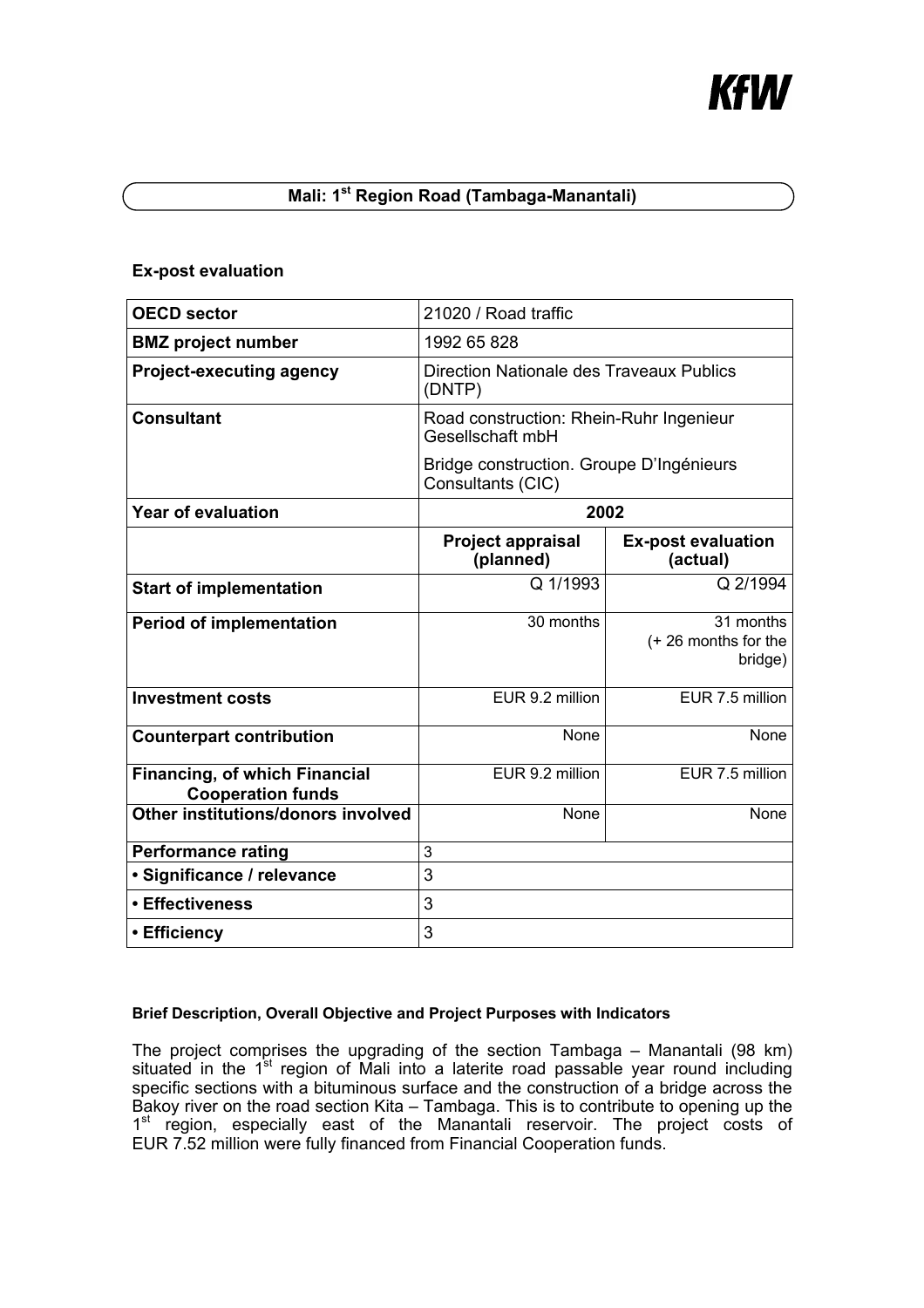Overall objective: Contribution to increasing the marketed agricultural production and to improving the supply with services

Target indicator: Comparison of the levels of supply with services

Achievement of objectives: The offer of services was improved significantly in the area of education and only marginally in the area of health. The marketed agricultural production was clearly increased.

Project Purpose: Year-round cost efficient handling of the expected traffic on the Tambaga – Manantali section

Target indicator: Three years after completion the traffic volume is 30 vehicles/day

Achievement of objectives: Medium traffic volume in 2000/2001/2002 = 25 vehicle/day

#### **Project Conception / Major Deviations from the original Project Planning and their main Causes**

The support for the maintenance of the project road over a period of three years, which had been proposed in the appraisal report, was dropped in 1997 in agreement with the Mali government. This was mainly due to reasons of principle. After the road had been officially included in the priority road network we assumed that – as contractually agreed – the Republic of Mali would take care of the road maintenance.

Instead of financing road maintenance it was proposed to include the construction of a bridge across the Bakoy river on the road connecting Kita and Tambaga into the project in order to complement the Kati-Kita and Tambaga-Manantali roads and to ensure the year-round passability of the section from Bamako to Manantali.

To support the TC project "rehabilitation of roads and small constructions in the 1<sup>st</sup> region" part of the funds remaining from the bridge construction was used to build a 9.5 km section of the rural Manantali-Koundian road, which is 36 km in total.

### **Key Results of the Impact Analysis and Performance Rating**

The target indicator set to measure the achievement of the project goal was not fully reached. So far, the number of vehicles using the road has remained below the estimated traffic volume. However, this deficiency cannot be attributed to the road itself. Up to now, the road has generally met the current traffic requirements but possibly the use of the road is hampered due to the poor condition of the connecting roads, in particular the Kita-Tambaga road. Nevertheless, the maintenance situation for the project road itself and the connecting roads has improved considerably in 2002 due to further progress in the implementation of sector reforms. For this reason we rate the project's effectiveness as overall sufficient (partial evaluation: rating 3).

The opening up of the catchment area of the road, which was one objective pursued with the project, was successful and the new road is used effectively and as intended. The new road connection is highly appreciated by the population and the users and has a high developmental effectiveness. Throughout the year the road ensures the connection with a region which had been cut off from the road network before the construction of the road. Many villagers have pointed to the fact that prior to the construction of the road famines had frequently occurred because in the rainy season when stocks had been used up there were no possibilities to supply food, whereas today it is easy to procure foodstuffs over the new road. The road has a positive impact on mobility when looking for work and supports agricultural production, marketing, trade ac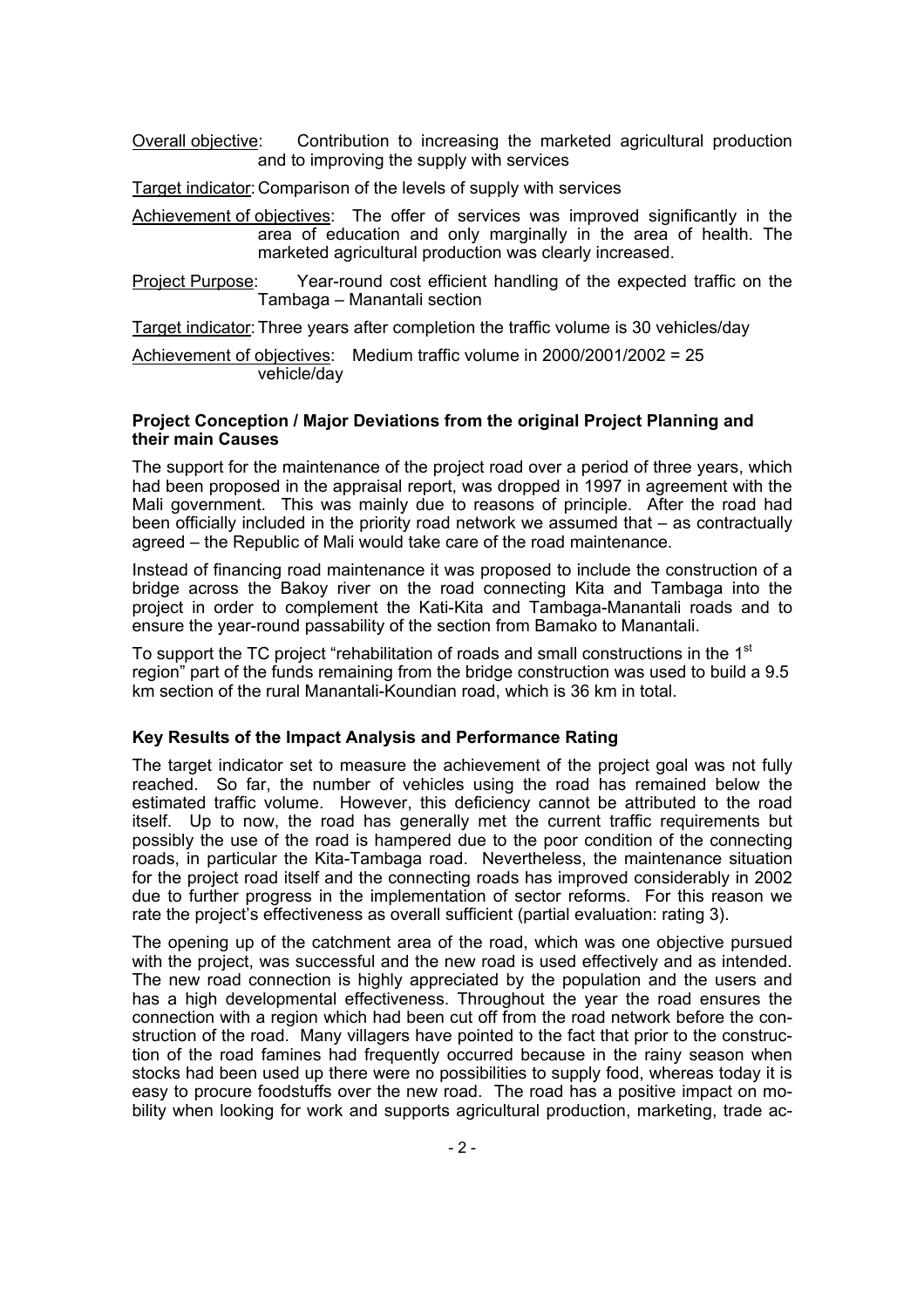tivities and the offer and usability of services. The achievement of the overall objectives – in terms of increasing the sale of agricultural produce and the educational offer – is excellent. The supply with other services, mainly in the field of health, is still insufficient. However, further improvements can be expected in the near future here as well. Still, the maintenance risk mentioned above jeopardizes the sustainability of the overall very positive impacts. Thus, we classify the project's developmental relevance and significance as only adequate (partial evaluation: rating 3).

Reductions in vehicle operating costs alone do not produce any significant macroeconomic rate of return, however, due to the clearly positive economic and socio-economic effects there can be no doubt about the overall economic appropriateness of the project, provided that the road maintenance is performed properly. Owing to the verified structural improvements in road maintenance ( thoug there are still considerable deficiencies concerning timing and continuity of maintenance measures) the sustainability of the projects results is not seriously jeopardized. We rate the project's effectiveness as overall sufficient (partial evaluation: rating 3).

In terms of development-policy evaluation of the project success, we assign the project an overall sufficient effectiveness (rating 3).

## **General Conclusions applicable to all Projects**

The ongoing maintenance turns out again and again to be a severe central problem in infrastructure projects in general, and especially in the field of road projects, which threatens the sustainability and thus jeopardizes the longer-term developmental impacts of such projects. Though it is widely known that a regular ongoing and periodic road maintenance is less expensive in the long run than the fast wear and new construction of a road, which will be required after some time, the project-executing agencies often do not draw the necessary consequences and as a result roads, in particular in Africa, decay and fall apart in a short period of time. Since, besides organisational deficiencies, the acute shortness of funds is the main reason for this there can be no generally accepted solution to the problem. To ease the problem reforms of the transport sector have been implemented and road maintenance funds been established at great efforts in many countries in the last decades. The reforms should at least prepare the ground for a secure funding and a better organisation of the allocation of funds for road maintenance.

At the time of the project appraisal it was known that the planned transport sector programme was designed to launch this process in Mali as well. For a transitional period of three years after completion we had envisaged to take care of the maintenance of the road still in the context of the project. This was done, though in a slightly modified way. The further maintenance risk was considered high but we still assumed that after the transitional period the maintenance of the project road would be ensured as a result of the outcome of the transport sector reform. With hindsight, this expectation of a relatively rapid implementation of the programme has turned out as too optimistic since the realisation of the far-reaching measures requires much more time than had been planned. It would have been better if the substantial funds, which had been provided for the maintenance as a precaution, had not been reprogrammed but rather been used to ensure the longer-term maintenance. The targets of the reform have not yet been achieved and the impacts still remain to be seen.